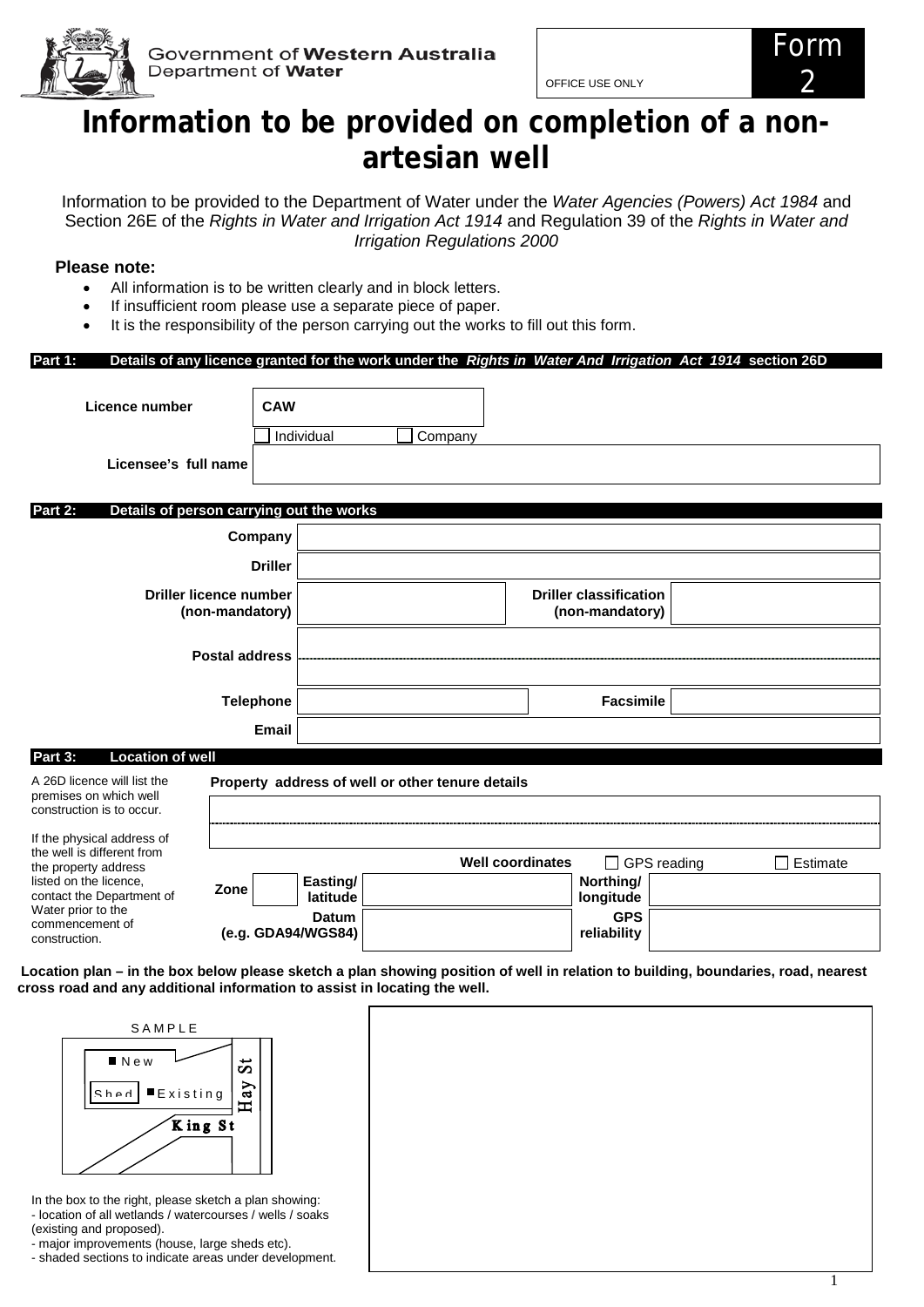# **Part 4: Construction details****(All measurements are to be taken from ground level )**

|                 |                | <b>Production casing detail</b> |                   |             |              |
|-----------------|----------------|---------------------------------|-------------------|-------------|--------------|
|                 | <b>Nominal</b> | <b>Diameter</b><br>O.D          | Wall<br>thickness |             | <b>Depth</b> |
| <b>Material</b> | bore           | (mm)                            | (mm)              | From<br>(m) | To(m)        |
|                 |                |                                 |                   |             |              |
|                 |                |                                 |                   |             |              |
|                 |                |                                 |                   |             |              |

|                        |                               | Screens/slots           |                         |                                      |
|------------------------|-------------------------------|-------------------------|-------------------------|--------------------------------------|
| Screens/slot<br>(type) | <b>Diameter</b><br>$O.D$ (mm) | <b>Aperture</b><br>(mm) | Top of<br>screen<br>(m) | <b>Bottom</b><br>оf<br>screen<br>(m) |
|                        |                               |                         |                         |                                      |
|                        |                               |                         |                         |                                      |
|                        |                               |                         |                         |                                      |

|                  | <b>Gravel pack details</b> |       |
|------------------|----------------------------|-------|
|                  | From (m)                   | To(m) |
| Gravel size (mm) |                            |       |
|                  |                            |       |

| Annular fill         |          |          |
|----------------------|----------|----------|
| <b>Material type</b> | From (m) | To $(m)$ |
|                      |          |          |
|                      |          |          |
|                      |          |          |

|                        | <b>Cementing detail</b>        |                |
|------------------------|--------------------------------|----------------|
|                        | <b>Pressure cement grouted</b> | <b>Tremmie</b> |
| <b>Casing diameter</b> |                                | Depth          |
| (mm O.D)               | From (m)                       | To(m)          |
|                        |                                |                |
|                        |                                |                |
|                        |                                |                |
|                        |                                |                |
|                        |                                |                |
|                        |                                |                |

**Please complete well construction diagram in box provided below. If insufficient room please attach on separate piece of paper.**

| wpon. |  |  |
|-------|--|--|
|       |  |  |
|       |  |  |
|       |  |  |
|       |  |  |
|       |  |  |
|       |  |  |
|       |  |  |
|       |  |  |
|       |  |  |
|       |  |  |
|       |  |  |
|       |  |  |
|       |  |  |
|       |  |  |
|       |  |  |
|       |  |  |
|       |  |  |
|       |  |  |
|       |  |  |
|       |  |  |
|       |  |  |
|       |  |  |
|       |  |  |
|       |  |  |
|       |  |  |
|       |  |  |
|       |  |  |
|       |  |  |
|       |  |  |
|       |  |  |
|       |  |  |
|       |  |  |
|       |  |  |
|       |  |  |
|       |  |  |
|       |  |  |
|       |  |  |
|       |  |  |
|       |  |  |
|       |  |  |
|       |  |  |
|       |  |  |
|       |  |  |
|       |  |  |
|       |  |  |
|       |  |  |
|       |  |  |
|       |  |  |
|       |  |  |
|       |  |  |
|       |  |  |
|       |  |  |
|       |  |  |
|       |  |  |
|       |  |  |
|       |  |  |
|       |  |  |
|       |  |  |
|       |  |  |
|       |  |  |
|       |  |  |
|       |  |  |
|       |  |  |
|       |  |  |
|       |  |  |
|       |  |  |
|       |  |  |
|       |  |  |
|       |  |  |
|       |  |  |
|       |  |  |
|       |  |  |
|       |  |  |
|       |  |  |
|       |  |  |
|       |  |  |
|       |  |  |
|       |  |  |
|       |  |  |
|       |  |  |
|       |  |  |
|       |  |  |
|       |  |  |
|       |  |  |
|       |  |  |
|       |  |  |
|       |  |  |

| <b>Total depth drilled</b><br>(from ground level) | <b>Geophysical log required</b><br>as condition of licence? | $\Box$ Yes | $\Box$ No | <b>Geophysical log taken?</b><br>(attach log and contractor<br>details) | $\Box$ Yes | $\Box$ No |
|---------------------------------------------------|-------------------------------------------------------------|------------|-----------|-------------------------------------------------------------------------|------------|-----------|
| From (m)                                          | To (m)                                                      |            |           | Strata description (If insufficient room attach on separate page)       |            |           |
|                                                   |                                                             |            |           |                                                                         |            |           |
|                                                   |                                                             |            |           |                                                                         |            |           |
|                                                   |                                                             |            |           |                                                                         |            |           |
|                                                   |                                                             |            |           |                                                                         |            |           |
|                                                   |                                                             |            |           |                                                                         |            |           |
|                                                   |                                                             |            |           |                                                                         |            |           |
|                                                   |                                                             |            |           |                                                                         |            |           |
|                                                   |                                                             |            |           |                                                                         |            |           |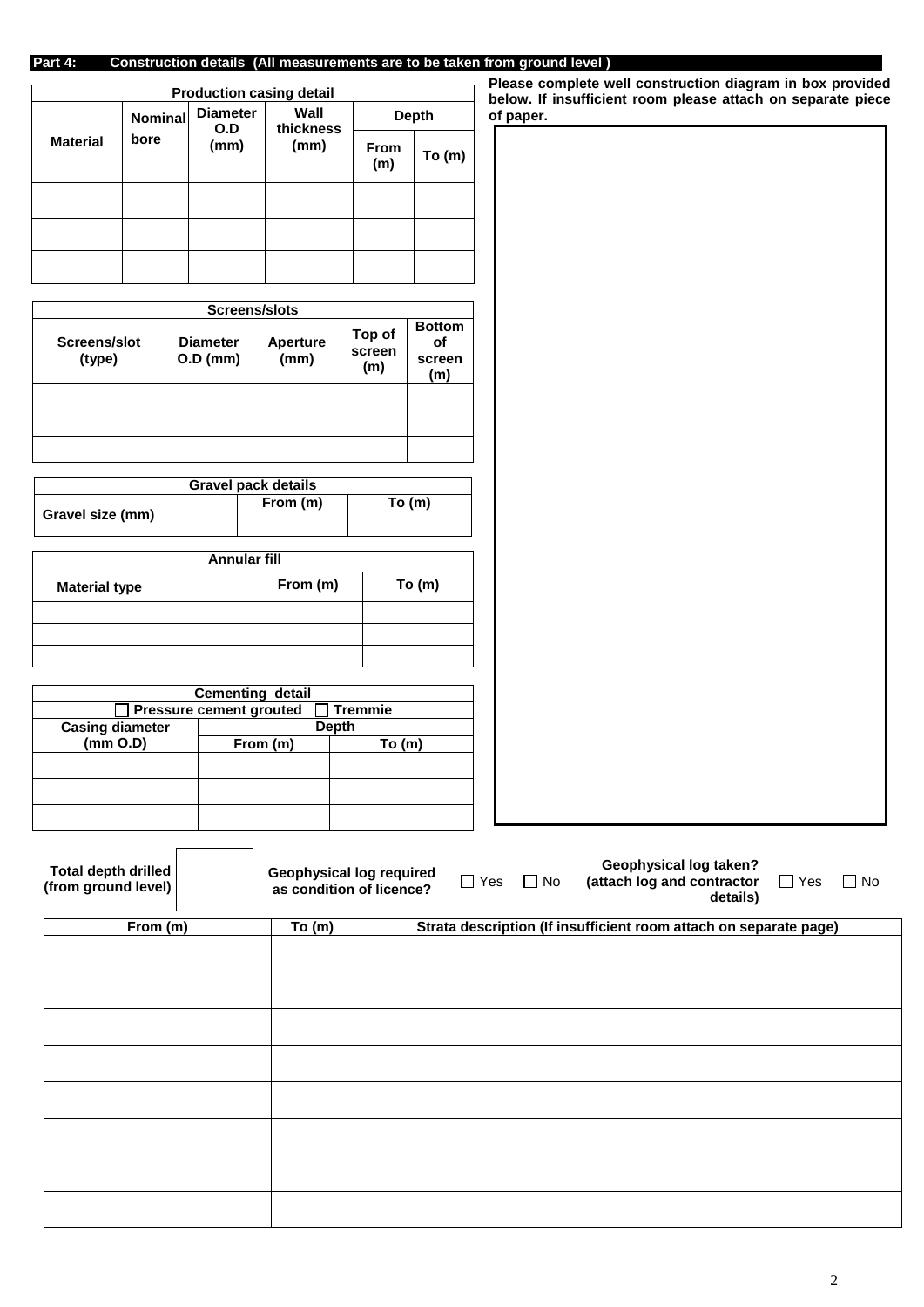| Part 5:<br><b>Particulars of well</b>              |                                     |                       |                          |                                                           |                 |                                                                                                                      |                |       |
|----------------------------------------------------|-------------------------------------|-----------------------|--------------------------|-----------------------------------------------------------|-----------------|----------------------------------------------------------------------------------------------------------------------|----------------|-------|
|                                                    |                                     |                       |                          |                                                           |                 |                                                                                                                      |                |       |
|                                                    | Well name / number                  |                       |                          |                                                           |                 |                                                                                                                      |                |       |
| Drilling start date refers<br>to the date drilling |                                     | <b>Drilling start</b> |                          |                                                           |                 | <b>Drilling completion</b>                                                                                           |                |       |
| begins. Do not include<br>set up date.             |                                     |                       |                          | Rotary air                                                | Cable tool      | $\Box$ Auger                                                                                                         | Rotary mud     |       |
|                                                    | <b>Drilling method used</b>         |                       |                          |                                                           |                 |                                                                                                                      |                |       |
| Drilling completion date<br>includes well          |                                     |                       | $\overline{\phantom{a}}$ | Sludge                                                    |                 | Other (specify)                                                                                                      |                |       |
| development and                                    |                                     |                       |                          | Ready to operate                                          |                 | Decommissioned                                                                                                       |                |       |
| testing.                                           | <b>Final status of well</b>         |                       | $\overline{\phantom{a}}$ | Other (specify) _                                         |                 |                                                                                                                      |                |       |
|                                                    |                                     |                       |                          |                                                           |                 |                                                                                                                      |                |       |
|                                                    | Purpose (use) of well               |                       | $\blacksquare$           | Production                                                |                 | $\Box$ Investigation                                                                                                 | Monitoring     |       |
|                                                    |                                     |                       | $\blacksquare$           |                                                           |                 |                                                                                                                      |                |       |
| Part 6:                                            | <b>Well development</b>             |                       |                          |                                                           |                 |                                                                                                                      |                |       |
|                                                    |                                     |                       |                          |                                                           |                 | <b>Duration of</b>                                                                                                   |                |       |
|                                                    |                                     | Date (dd/mm/yy)       |                          |                                                           |                 | development                                                                                                          |                | hours |
|                                                    |                                     | <b>Method</b>         |                          | Airlift                                                   | $\Box$ Pump     | $\square$ Jetting                                                                                                    | $\Box$ Surging |       |
|                                                    |                                     |                       |                          |                                                           |                 | Development pump rate                                                                                                |                |       |
|                                                    |                                     |                       |                          |                                                           |                 | (e.g. L/s, $m^3$ /day)                                                                                               |                |       |
| Part 7:                                            | <b>Pump testing (If applicable)</b> |                       |                          |                                                           |                 |                                                                                                                      |                |       |
|                                                    | Date start                          |                       |                          | Date end                                                  |                 | <b>Duration of test</b>                                                                                              |                | hours |
|                                                    | (dd/mm/yy)                          |                       |                          | (dd/mm/yy)                                                |                 |                                                                                                                      |                |       |
|                                                    |                                     |                       | Step test                |                                                           | Constant rate   | $\Box$ Other                                                                                                         |                |       |
|                                                    | Constant rate -                     |                       |                          |                                                           |                 |                                                                                                                      |                |       |
|                                                    | pump rate (e.g.<br>$m^3$ /day)      |                       |                          |                                                           |                 | Pump type (e.g submersible)                                                                                          |                |       |
|                                                    |                                     |                       |                          |                                                           |                 | <b>Water rest level</b>                                                                                              |                |       |
|                                                    |                                     |                       |                          |                                                           |                 | prior to test (m)                                                                                                    |                |       |
|                                                    |                                     |                       |                          | <b>Measurements taken from</b> $\Box$ top of casing (TOC) |                 | $\Box$ ground level (GL)                                                                                             |                |       |
|                                                    |                                     |                       |                          | $\Box$ other (specify)                                    |                 | <u> 1980 - Jan Barbarat, martin da basar da basar da basar da basar da basar da basar da basar da basar da basar</u> |                |       |
| Final drawdown is the                              | <b>Elevation of measurement</b>     |                       |                          |                                                           |                 |                                                                                                                      |                |       |
| distance between the                               | reference point if known            |                       |                          | $\Box$ GPS                                                | $\Box$ Estimate |                                                                                                                      |                |       |
| static water level<br>measured prior to the test   | (metres AHD)                        |                       |                          | $\Box$ other (specify)                                    |                 |                                                                                                                      |                |       |
| and the water level<br>measured at the end of      | <b>Final drawdown</b>               |                       | m                        |                                                           |                 | Recommended supply (e.g. m <sup>3</sup> /day)                                                                        |                |       |
| the pumping test.                                  |                                     |                       |                          |                                                           |                 |                                                                                                                      |                |       |
|                                                    |                                     |                       |                          |                                                           |                 |                                                                                                                      |                |       |
| Comments                                           |                                     |                       |                          |                                                           |                 |                                                                                                                      |                |       |
| Part 8:<br><b>Field samples</b>                    |                                     |                       |                          |                                                           |                 |                                                                                                                      |                |       |
|                                                    |                                     |                       |                          |                                                           |                 |                                                                                                                      |                |       |
| Specify unit                                       | Collection method (e.g. pump test,  |                       | airlift)                 |                                                           |                 |                                                                                                                      |                |       |
| measurements.                                      |                                     |                       |                          |                                                           |                 |                                                                                                                      |                |       |
|                                                    | <b>Conductivity</b>                 |                       |                          |                                                           |                 | $\Box$ Temperature compensated                                                                                       | pH             |       |
|                                                    | (e.g. mS/m)                         |                       |                          |                                                           |                 | □ Temperature uncompensated                                                                                          |                |       |
|                                                    | <b>Water temperature</b>            |                       |                          |                                                           |                 |                                                                                                                      |                |       |
|                                                    | at test                             |                       |                          |                                                           |                 |                                                                                                                      |                |       |
|                                                    |                                     |                       |                          |                                                           |                 |                                                                                                                      |                |       |
|                                                    |                                     |                       |                          |                                                           |                 |                                                                                                                      |                |       |
| Part 9:<br>Lab samples                             |                                     |                       |                          |                                                           |                 |                                                                                                                      |                |       |
|                                                    |                                     |                       |                          |                                                           |                 |                                                                                                                      |                |       |
| Lab samples<br>taken                               | Yes                                 |                       |                          |                                                           |                 | Please submit samples separately to form if not                                                                      |                |       |
| (Please attach)                                    | No                                  |                       | TDS (e.g. mg/l)          |                                                           |                 | received before the 1 month submission deadline.                                                                     |                |       |
|                                                    |                                     |                       |                          |                                                           |                 |                                                                                                                      |                |       |